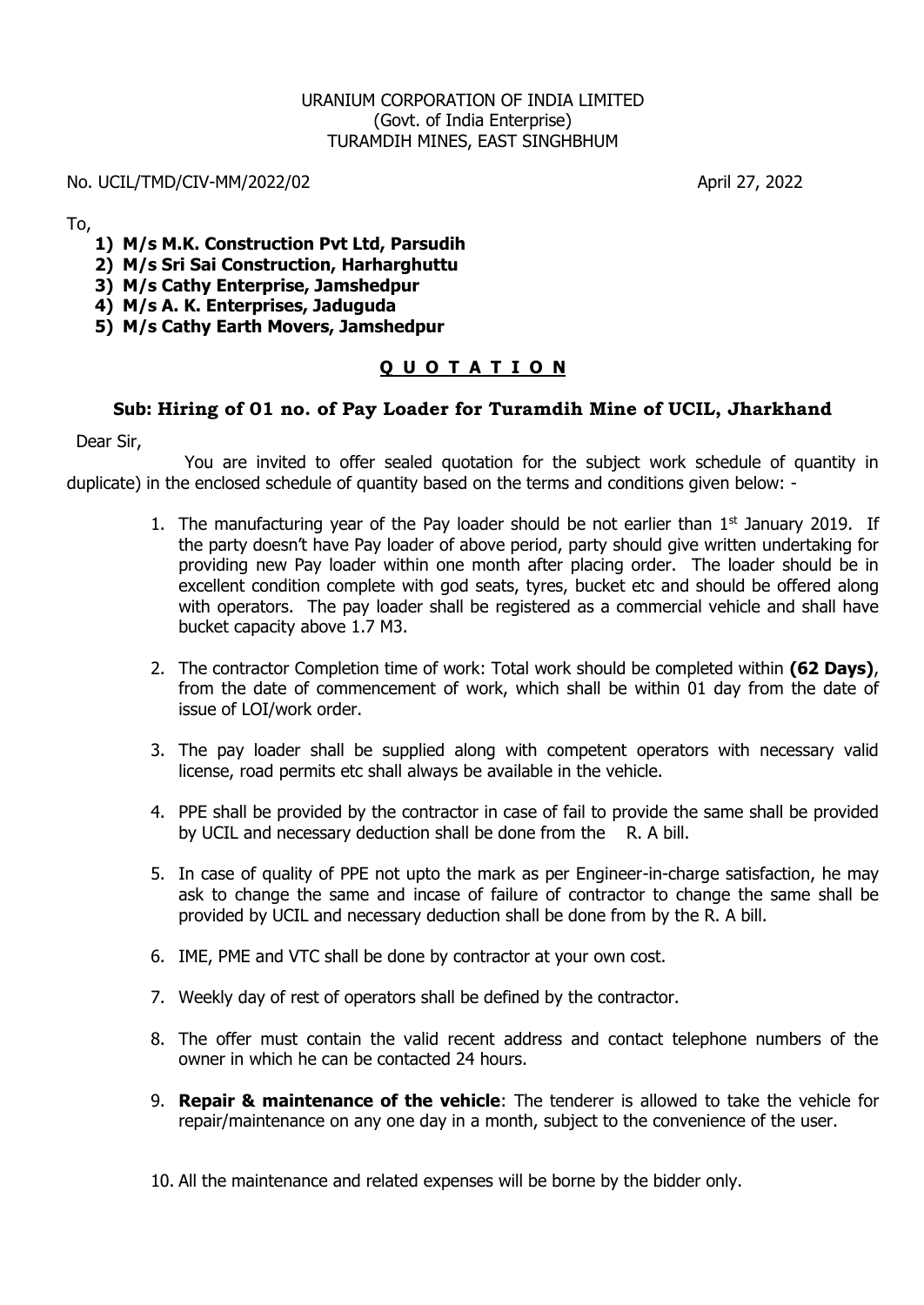- 11. The cost of engine oil, lubricant, air & lube filter and any other consumable except diesel will have to be borne by bidder.
- 12. Contractor has to deployed 03 (Three) Nos. of operator on all working day for each pay loader i.e., each of 8 hours duration.
- 13. No person / operator shall work for more than 8 hours. In case of person / operator has work for more than 8 hours, he shall give overtime at the rate of double his normal wages.
- 14. Diesel @ 10 litres per hour of run will be provided free of cost by the Corporation from the Turamdih Stores, based on the hour meter.
- 15. The pay loader along with operator shall be available on all the working days (including Sunday and holidays) of Turamdih ground hopper.
- 16. The operator will have to regularly get the logbook containing the details of running hours countersigned by the Engineer-in-charge.
- 17. Payment would be released by Jamshedpur / Jaduguda cheque & the payment of operator shall be done before 10th of every month by cheque and in front of UCIL representatives.
- 18. One R. A bill & final bill will be paid for this contract.
- 19. Bill shall be submitted monthly by the contractor to the Engineer-in-charge.
- 20. Operator must be well behaved and in case of any complaint the operator shall be suitably substituted by you within one week. Accommodation of the operator is the tenderer's responsibility.
- 21. **Taxes & Insurances:** Payment of taxes & insurance of the pay loader and operator is the responsibility of the bidder.
- 22. Identity card / gate pass would be issued to the operators of the pay loader for entry into the UCIL premises.
- 23. The tender will have to comply with the provisions of contract labour act (Regulation & Abolition) 1970, EPF & MP Act 152 & Central Rules frame their under and minimum Wages Act 1948, Mines Act-1952, MMR-1961, circular of DGMS, Recommendations of Safety conference etc.
- 24. In case of unavailability of the pay loader for more than 24 hours for any reason UCIL reserves the right to engage pay loader from any other source at risk & cost of the contractor.

#### 25. **Penalty:**

- a) In case of unavailability of pay loader either because of breakdown of pay loader or unavailability of operator or any other case for more than 3 hrs. but less than 12 hrs 50% of the daily hire charges shall be deducted as penalty.
- b) In case of unavailability of pay loader for more 12 hrs but less than 24 hrs 100% of the daily hire charges shall be deducted as penalty.
- c) In case of unavailability of pay loader for more than one day and not supplying substitute pay loader, then actual hire charges of substitute pay loader by the corporation shall be charges as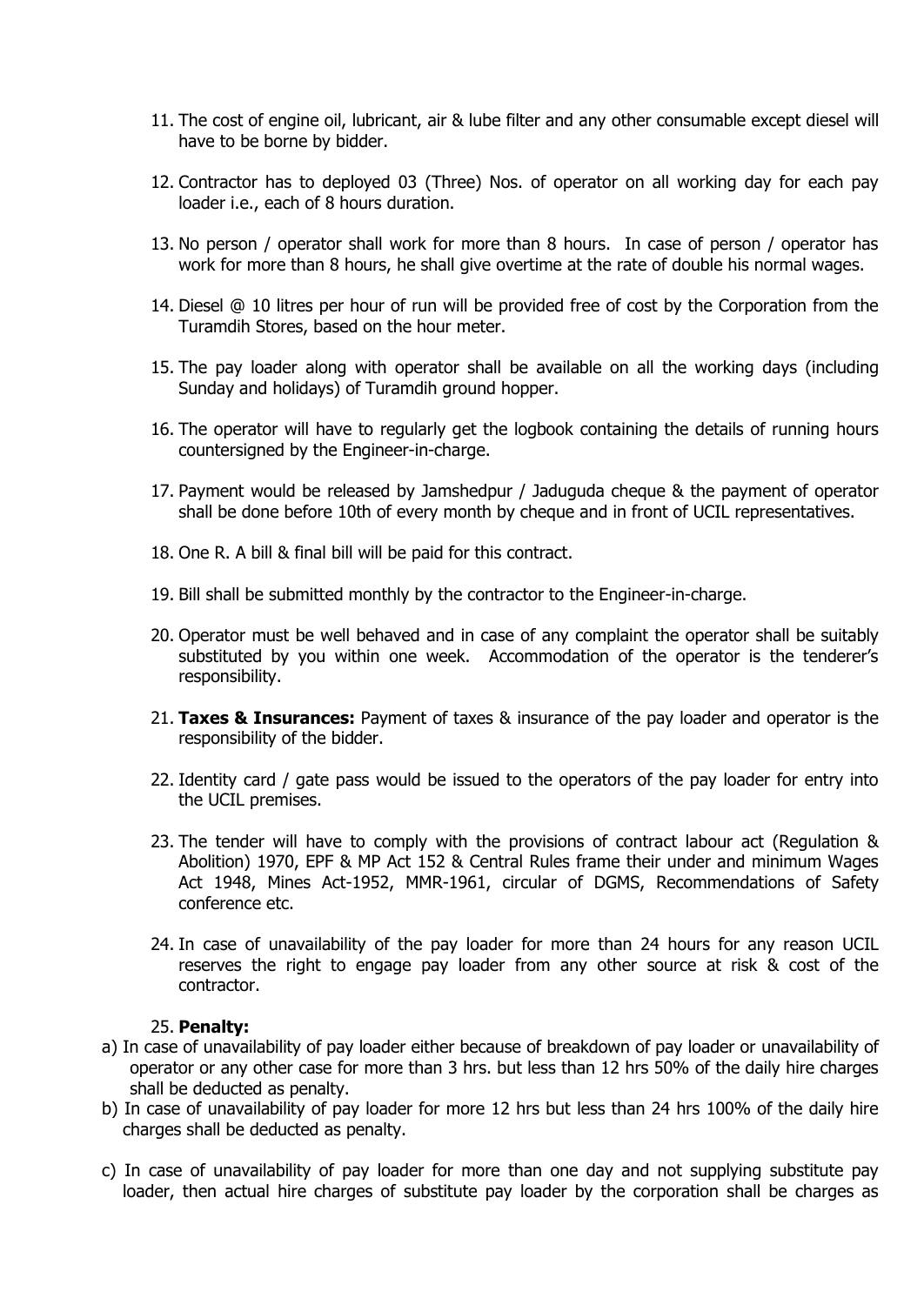penalty or 1.5 times of daily awarded hiring charges will be deducted as penalty if the job is managed departmentally.

- d) In case of unavailability of pay loader for more than 8 hrs a day for more than 4 occasions in a month, additional of 2 days hiring charges will be deducted from monthly bill.
- e) In case of higher unavailability than all the above the Corporation reserves the right to cancel the contract.
- f) In case of pilferage of fuel or any tampering with hour meter etc in your vehicle the party shall not be considered for the job in future.
	- 26. **Scope of work:** The pay loader will mainly be used for pushing of ore or any other rock/material into ground hoper grizzly. However, the loader may also be used for any other type of works anywhere inside or outside the Turamdih unit/area, depending upon the requirement and as instructed by the Engineer-in-charge.

#### **27.The quoted rate should be inclusive of all taxes & duties including GST. PF is applicable as per the norms of UCIL**

#### **28.No escalation shall be paid against this work. Contractor has to pay the increased labour rate with arrears payment, if any increase in minimum wages**

29. Quotations must be submitted in the enclosed schedule of quantity (original and two copies in Xerox of the same) duly signed along with seal of the agency. Duly filled quotations shall be submitted in a sealed envelope and to be deposited in the office of Manager (Pers), Turamdih up to **05.05.2022** (12.00 Noon.) and will be opened on same day at 3:30 P.M at Turamdih.

## 30. **All other terms and conditions shall be applicable as per General conditions of UCIL's tender norms.**

Either in full or part thereof or to split up if necessary without assigning any reason whatsoever.

Thanking you,

Yours faithfully, For Uranium Corporation of India Ltd.

> (K.Bhagat) Mine Manager Banduhurang Mine

Encl: Schedule of quantity  $-1$  set C.c to: 1) Manager (Pers), TMD 2) Addl. Manager (A/C's), TMD